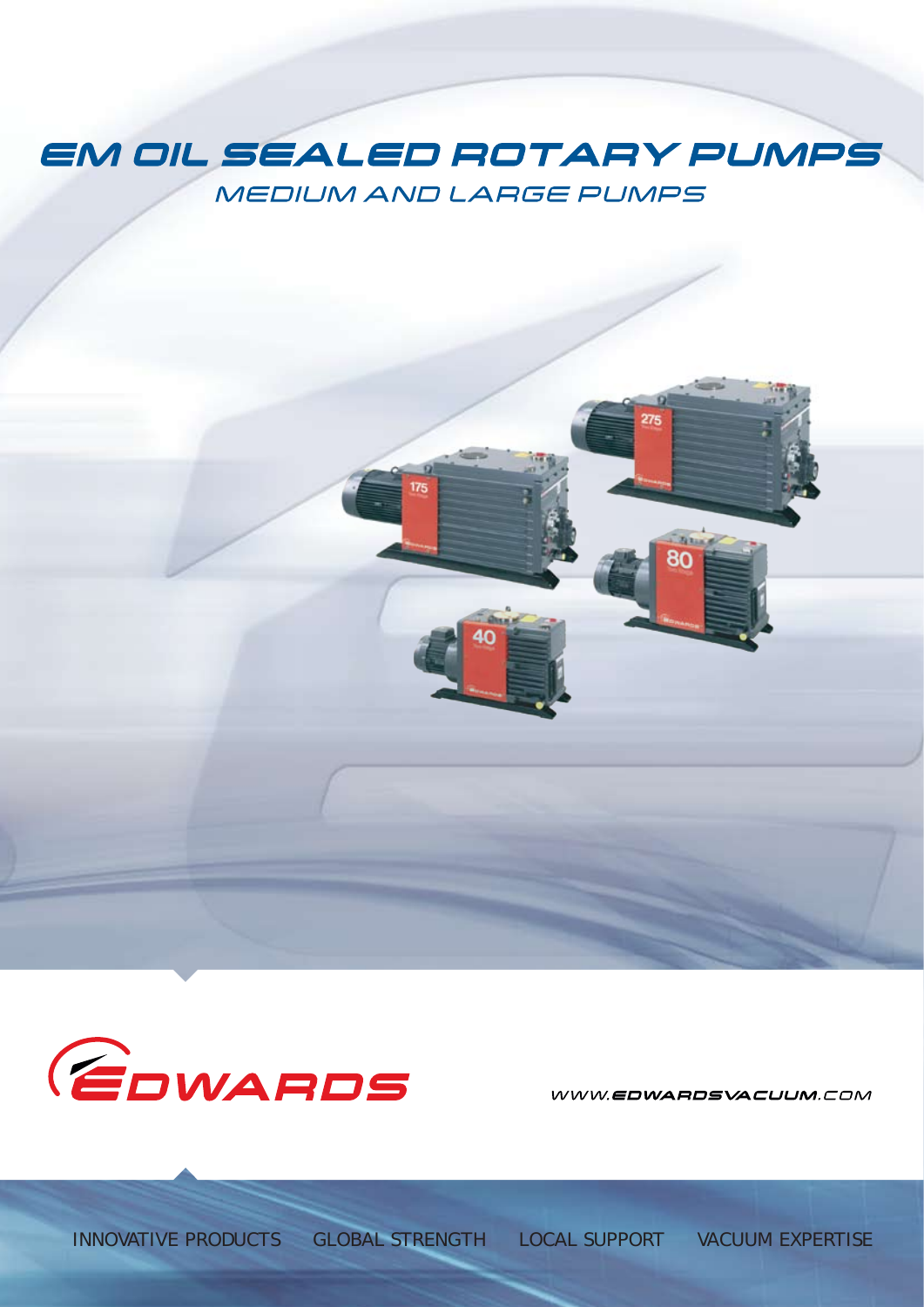# PROVEN PERFORMANCE THAT SETS THE INDUSTRY STANDARDS

**Edwards EM series two stage oil sealed rotary vane vacuum pumps are renowned for their high ultimate vacuum, rapid pumping speeds, quiet operation and ability to handle water vapour. A comprehensive range of accessories is available to allow their use on the widest variety of vacuum applications.**

**The standard "Industrial" models are suitable for most duties and are safe to handle non-flammable gases and vapours within the normal operating parameters of the pump. Flammable gases and vapors may also be pumped, provided they are outside the flammable range. Please consult Edwards for advice.**

**EM primary pumps may be supplied for use with PFPE oil. This enables them to be used in harsh (corrosive) processes, or where Oxygen will be present in high concentrations.**

**EM primary pumps (hydrocarbon oil only) may be supplied with ATEX classification either as part of a pump system or stand-alone. Please consult Edwards for more details.**

**The EM range of direct drive rotary vane pumps are inherently compact and vibration free, and with their finger-proof fan and coupling housings they offer excellent operator protection.**

**Edwards rugged two stage mechanical oil sealed pumps are available in sizes from 40 to 275 m**3**h-1 50Hz (30 to 180 ft3min-1 60Hz). Smaller models from 0.7 to 28 m3h-1 50Hz (0.5 to 19 ft3min-1 60Hz) are also available, ask Edwards for more details.**

#### *They feature:*

- *• Advanced pressurised oil circuit to give effective lubrication even under high gas loads*
- *• When the pump is switched off, the spring loaded distributor valve provides oil and air suck-back protection*
- *• Gas Ballast control to assist in handling high water vapour loads*
- *• Industrial roller bearings on drive shaft for ultimate reliability and long, trouble free life*
- *• Full height oil sight glass for easy checking of oil level and condition*
- *• Easy change oil filter, with oil filter condition gauge on larger models*
- *• Central inlet port to allow easy mounting of mechanical booster pump if required*
- *• Easy to maintain, with convenient service kits and international customer support.*
- *• A wide range of accessories to match your application needs*
- *• The pumps and accessories can be supplied either as individual components or as fully systemised, factory-tested combinations.*

### *Typical Applications:*

- *• Vacuum metallurgy processes*
- *• Thin film coating technologies*
- *• Pharmaceutical freeze drying*
- *• Refrigeration and air conditioning system evacuation, drying, and backfilling*
- *• Transformer and cable drying and impregnation, insulating oil treatment plant*
- *• Lamp manufacture*
- *• Cryogenic vessel evacuation*
- *• Vacuum drying and distillation in chemical industries*
- *• Semiconductor device manufacture*
- *• Backing pump for high vacuum applications*

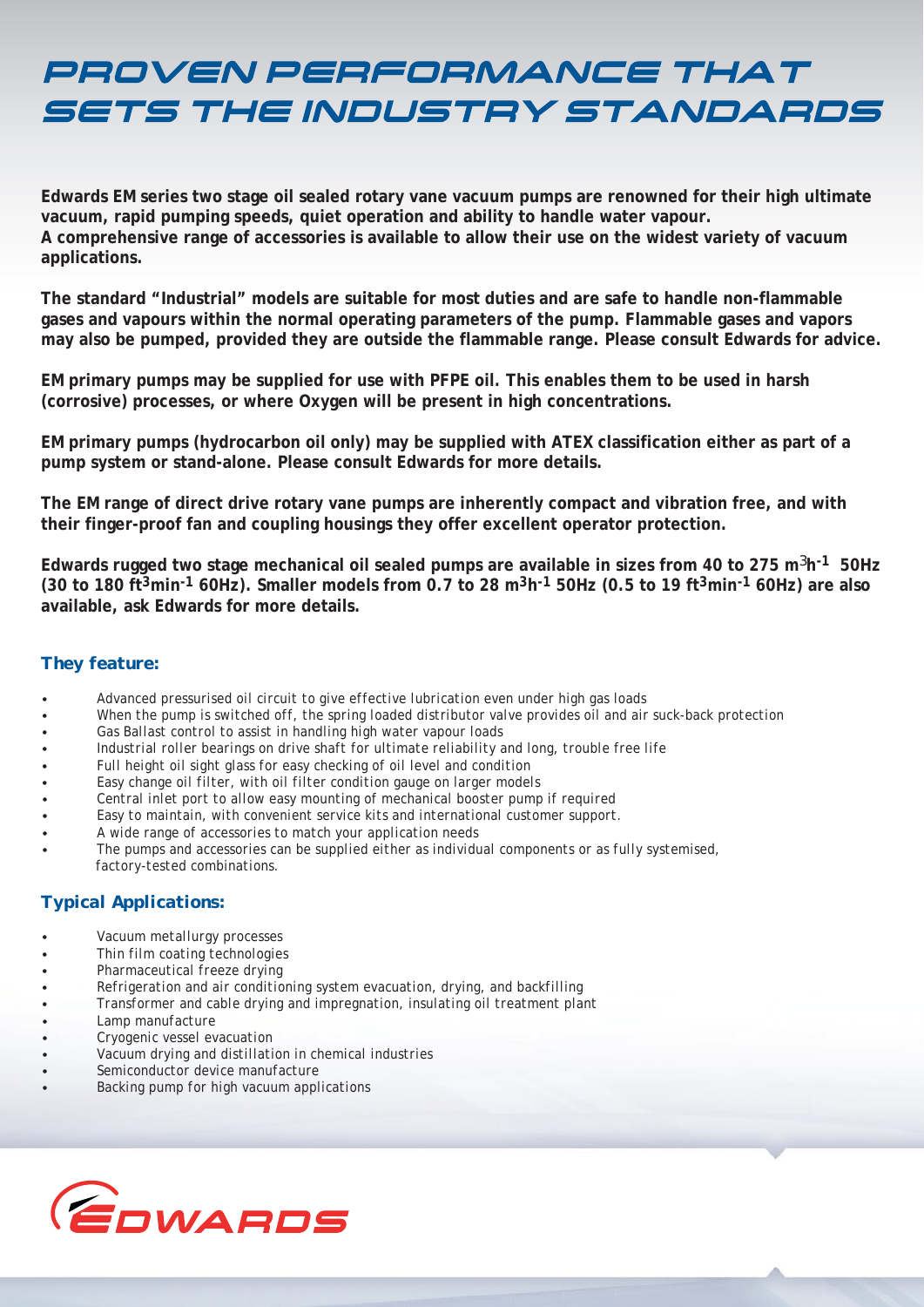#### **E2M40 TWO STAGE 42.5 m3h-1, 25 ft3min-1, 700 l min-1**

#### **ORDERING INFORMATION PRODUCT DESCRIPTION ORDERING NUMBER** EM40 Industrial E2M40 220-240 V or 380-415 V, 3-ph, 50 Hz A36401935 E2M40 208-230 V or 460 V, 3-ph, 60 Hz A36402982 EM40 PFPE\* E2M40FX 220-240 V or 380-415 V, 3-ph, 50 Hz A36411935 E2M40FX 208-230 V or 460 V, 3-ph, 60 Hz A36412982 EM40 ATEX\*\* E2M40T4 400 V, 3-ph, 50 Hz Ultragrade 70 oil, NW40 "O" ring and centering ring, ISO 40 "C" clamp, bolts, washers, 28 mm external diameter coupling tube and compression sleeve for outlet, ISO 25 "C" clamp, bolts and washers supplied with each pump \* No oil supplied  $ISO40 -$ (3.43)87 87 (3.43) 4 x Ø12 (0.47) 395 (15.55) 220 (8.66) n (19.69 665 (26.18) NW25 191 (7.52) 40

\*\* ATEX EM pumps may be supplied with ATEX classification either as part of a pump system or stand-alone, on application. Please consult Edwards.







#### **E2M80 TWO STAGE 80 m3h-1, 47 ft3min-1, 1333 l min-1**

#### **ORDERINGINFORMATION**

#### **PRODUCT DESCRIPTION ORDERING NUMBER ORDERING NUMBER**

EM80 Industrial E2M80 220-240 V or 380-415 V, 3-ph, 50 Hz A36501935 E2M80 208-230 V or 460 V, 3-ph, 60 Hz A36502982 EM80 PFPE\*

E2M80FX 220-240 V or 380-415 V, 3-ph, 50 Hz A36511935 E2M80FX 208-230 V or 460 V, 3-ph, 60 Hz A36512982

EM80 ATEX\*\*<br>E2M80T4 400 V, 3-ph, 50 Hz E2M80T4 400 V, 3-ph, 50 Hz A36518993

Ultragrade 70 oil, NW40 "O" ring and centering ring, ISO 40 "C" clamp, bolts, washers, 28 mm external diameter coupling tube and compression sleeve for ou tlet, ISO 25 "C" clamp, bolts and washers supplied with each pump \* No oil supplied

\*\* ATEX EM pumps may be supplied with ATEX classification either as part of a pump system or stand-alone, on application. Please consult Edwards.

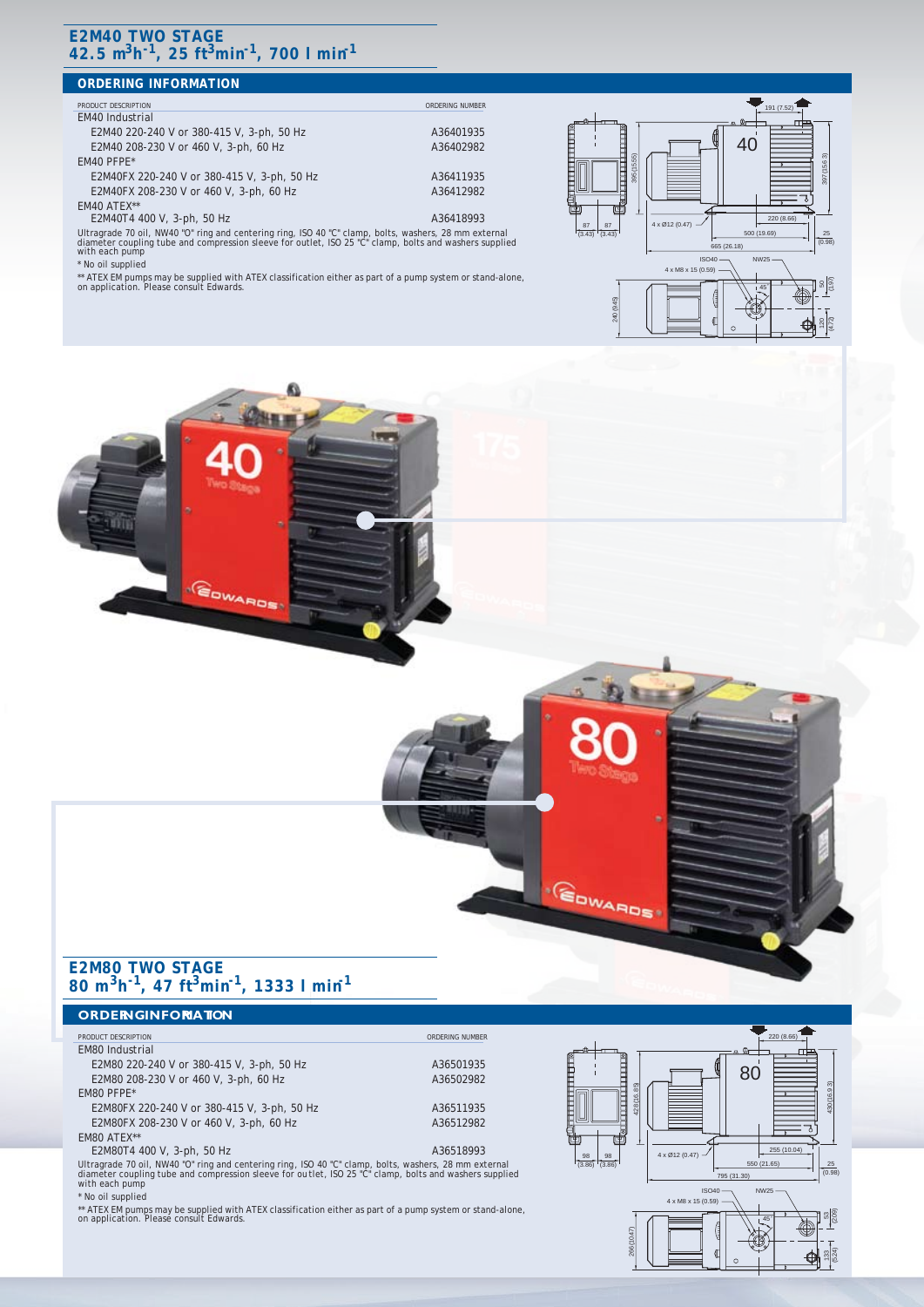#### **E2M175 TWO STAGE 178 m3h-1, 105 ft3min-1, 2967 l min-1**

#### ORDERING INFORMATION

#### PRODUCT DESCRIPTION<br>EM175 Industrial

E2M175 220-240 V or 380-415 V, 3-ph, 50 Hz<br>E2M175 208-230 V or 460 V, 3-ph, 60 Hz, 4-pole 436603982 E2M175 208-230 V or 460 V, 3-ph, 60 Hz, 4-pole EM175 PFPE\*

E2M175FX 220-240 V or 380-415 V, 3-ph, 50 Hz<br>E2M175FX 208-230 V or 460 V, 3-ph, 60 Hz <br>A36616982 E2M175FX 208-230 V or 460 V, 3-ph, 60 Hz EM175 ATEX\*\*

E2M175T4 400 V, 3-ph, 50 Hz A36618993 Ultragrade 70 oil, NW40 "O" ring and centering ring, ISO 40 "C" clamp, bolts, washers, 28 mm external diameter coupling tube and compression sleeve for outlet, ISO 25 "C" clamp, bolts and washers supplied with each pump

\* No oil supplied

\*\* ATEX EM pumps may be supplied with ATEX classification either as part of a pump system or stand-alone, on application. Please consult Edwards.

Ω



A Union for oil return oil mist filter D Oil drain tap (tapped x in BSP) of the BSP in BSP (tapped in BSP) in BSP in BSP in BSP) in BSP in BSP in BSP in BSP in BSP in BSP in BSP in BSP in BSP in BSP in BSP in BSP in BSP in BSP in BSP in BSP in BSP in BSP in BSP en<br>The plate (allow 330

#### B Gas ballast control valve C Water connections (tapped£/8 in BSP) withdraw filter from pump) F Oil pressure take-off (tapped!/8 in BSP)

#### **E2M275 TWO STAGE 292 m3h-1, 172 ft3min-1, 4867 l min-1**

#### ORDERING INFORMATION

#### **PRODUCT DESCRIPTION ORDERING NUMBER**

EM275 Industrial E2M275 220-240 V or 380-415 V, 3-ph, 50 Hz<br>E2M275 208-230 V or 460 V, 3-ph, 60 Hz, 4-pole 436703982 E2M275 208-230 V or 460 V, 3-ph, 60 Hz, 4-pole

EM275 PFPE\*

EM275 ATEX\*

#### E2M275T4 400 V, 3-ph, 50 Hz A36718993

Ultragrade 70 oil, NW40 "O" ring and centering ring, ISO 40 "C" clamp, bolts, washers, 28 mm external diameter coupling tube and compression sleeve for outlet, ISO 25 "C" clamp, bolts and washers supplied with each pump

\* No oil supplied

\*\* ATEX EM pumps may be supplied with ATEX classification either as part of a pump system or stand-alone, on application. Please consult Edwards.



B Gas ballast control valve C Water connections (tapped£/8in BSP) withdraw filter from pump) F Oil pressure take-off (tapped !/8in BSP) E Oil filter mounting plate (a

27

E2M275FX On application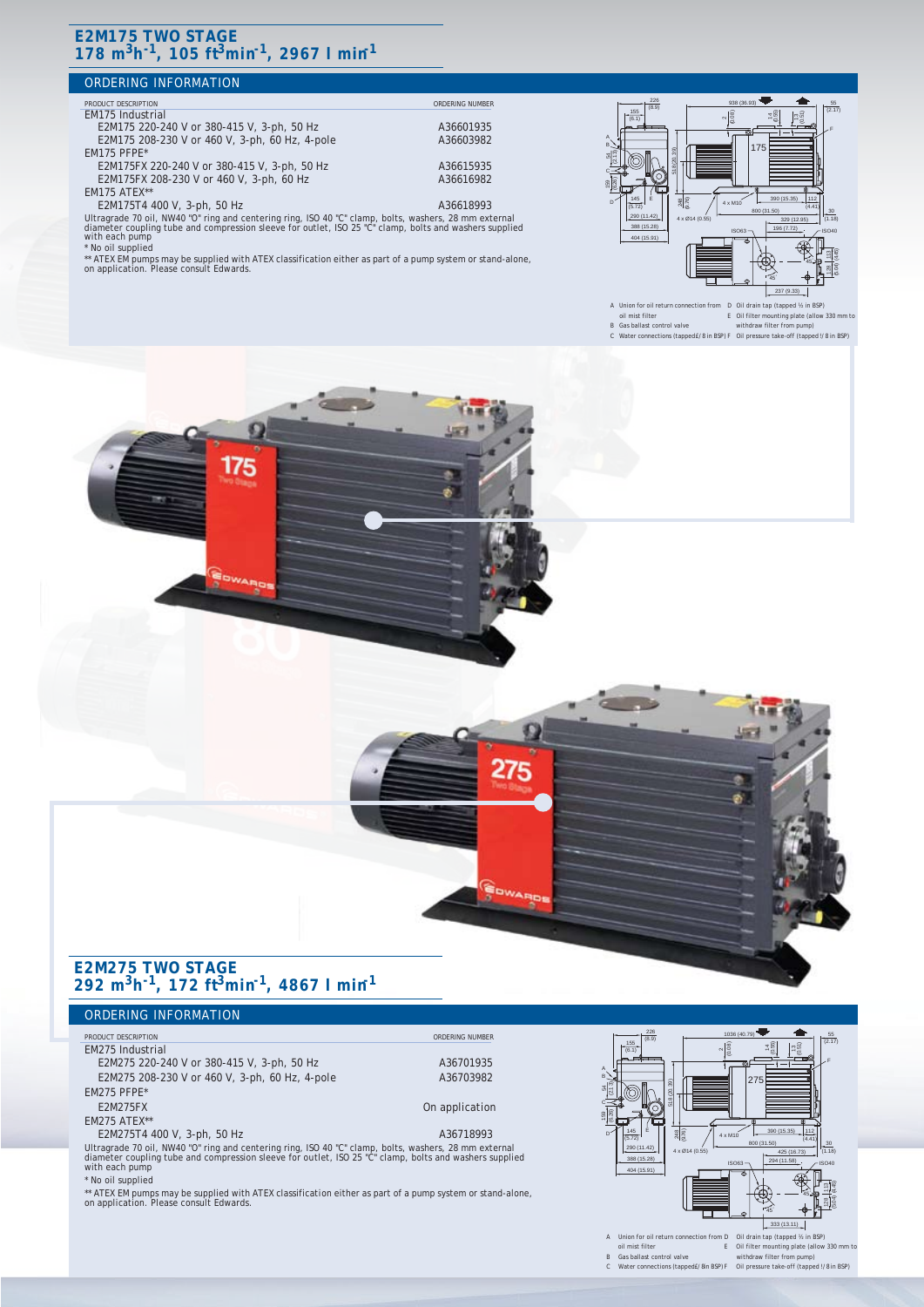# *DATA SUMMARY EM OIL SEALED ROTARY VANE PUMPS*

| Pump                                                                                                   | E2M40                                                                                                                                                    | <b>E2M80</b>                                                                                                                                           | <b>E2M175</b>                                                                                                                                | <b>E2M275</b>                                                                                                                                             |
|--------------------------------------------------------------------------------------------------------|----------------------------------------------------------------------------------------------------------------------------------------------------------|--------------------------------------------------------------------------------------------------------------------------------------------------------|----------------------------------------------------------------------------------------------------------------------------------------------|-----------------------------------------------------------------------------------------------------------------------------------------------------------|
| Displacement<br>50 Hz<br>60 Hz                                                                         | 42.5 m <sup>3</sup> h-1 / 25 ft <sup>3</sup> min-1<br>50.5 m <sup>3</sup> h <sup>-1</sup> / 29.7 ft <sup>3</sup> min <sup>-1</sup>                       | 80 m <sup>3</sup> h <sup>-1</sup> / 47.1 ft <sup>3</sup> min <sup>-1</sup><br>96 m <sup>3h-1</sup> / 56.5 ft3min-1                                     | 178 m <sup>3</sup> h <sup>-1</sup> / 105 ft <sup>3</sup> min <sup>-1</sup><br>214 m <sup>3</sup> h <sup>-1</sup> / 126 ft <sup>3</sup> min-1 | 292 m <sup>3</sup> h <sup>-1</sup> / 172 ft <sup>3</sup> min <sup>-1</sup><br>350 m <sup>3</sup> h <sup>-1</sup> / 206 ft <sup>3</sup> min-1              |
| Speed<br>50 Hz<br>(Pneurop) 60 Hz                                                                      | 37 m <sup>3</sup> h <sup>-1</sup> / 21.8 ft <sup>3</sup> min <sup>-1</sup><br>44 m <sup>3</sup> h <sup>-1</sup> / 25.9 ft <sup>3</sup> min <sup>-1</sup> | 74 m <sup>3</sup> h <sup>-1</sup> / 43.6 ft <sup>3</sup> min <sup>-1</sup><br>90 m <sup>3</sup> h <sup>-1</sup> / 53 ft <sup>3</sup> min <sup>-1</sup> | 160 m <sup>3</sup> h <sup>-1</sup> / 94 ft <sup>3</sup> min <sup>-1</sup><br>196 m <sup>3h-1</sup> / 115 ft3min-1                            | 255 m <sup>3</sup> h <sup>-1</sup> / 150 ft <sup>3</sup> min <sup>-1</sup><br>306 m <sup>3</sup> h <sup>-1-</sup> / 180 ft <sup>3</sup> min <sup>-1</sup> |
| Number of stages                                                                                       | 2                                                                                                                                                        |                                                                                                                                                        |                                                                                                                                              |                                                                                                                                                           |
| Ultimate vacuum<br>(total pressure)<br>without gas ballast mbar / Torr<br>with gas ballast mbar / Torr | $1.0 \times 10^{-3}$ / $7.7 \times 10^{-4}$<br>$7.0 \times 10^{-3}$ / 5.4 $\times$ 10 <sup>-3</sup>                                                      | $1.0 \times 10^{-3}$ / $7.7 \times 10^{-4}$<br>$7.0 \times 10^{-3}$ / $5.4 \times 10^{-3}$                                                             | $1.0 \times 10^{-3}$ / $7.7 \times 10^{-4}$<br>$5.0 \times 10^{-3}$ / 3.75 $\times 10^{-3}$                                                  | $1.0 \times 10^{-3}$ / $7.7 \times 10^{-4}$<br>$5.0 \times 10^{-3}$ / $3.8 \times 10^{-3}$                                                                |
| Inlet connection ISO40                                                                                 | <b>ISO40</b>                                                                                                                                             |                                                                                                                                                        | ISO 63 blank flange with seal                                                                                                                |                                                                                                                                                           |
| Outlet connection                                                                                      | 25 mm flange suitable for NW25                                                                                                                           |                                                                                                                                                        | ISO 40 flange center tapped 11/2 inch BSP                                                                                                    |                                                                                                                                                           |
| Maximum permitted pressure<br>at outlet                                                                | 0.5 bar gauge                                                                                                                                            |                                                                                                                                                        |                                                                                                                                              |                                                                                                                                                           |
| Maximum inlet pressure for water<br>vapour                                                             | 7 mbar / 5.3 Torr                                                                                                                                        | 5 mbar / 3.8 Torr                                                                                                                                      | 20 mbar / 15 Torr                                                                                                                            | 12 mbar / 9 Torr                                                                                                                                          |
| Maximum water vapor pumping<br>rate                                                                    | 0.2 kg h <sup>-1</sup> / 0.4 lb h <sup>-1</sup>                                                                                                          | 0.3 kg h <sup>-1</sup> / 0.7 lb h <sup>-1</sup>                                                                                                        | 2.4 kg h <sup>-1</sup> / 5.3 lb h <sup>-1</sup>                                                                                              | 2.3 kg h <sup>-1</sup> / 5.1 lb h <sup>-1</sup>                                                                                                           |
| Weight                                                                                                 | 72 kg / 159 lb                                                                                                                                           | 105 kg / 231 lb                                                                                                                                        | 200 kg / 441 lb                                                                                                                              | 225 kg / 495 lb                                                                                                                                           |
| Motor protection rating                                                                                | IP 44 or IP 54                                                                                                                                           | IP 44 or IP 54                                                                                                                                         | IP.44                                                                                                                                        |                                                                                                                                                           |
| Motor power<br>50 Hz<br>60 Hz                                                                          | 1.1 kW / 1.5 hp<br>1.5 kW / 2 hp                                                                                                                         | 2.2 kW / 3 hp<br>3 kW / 4 hp                                                                                                                           | 5.5 kW / 7.5 hp<br>6.5 kW / 8.5 hp                                                                                                           | 7.5 kW / 10 hp<br>8.5 kW / 11 hp                                                                                                                          |
| Standard oil capacity<br>maximum<br>minimum                                                            | 4.07 liter / 4.3 gt<br>2.2 liter / 2.3 gt                                                                                                                | 6.3 liter / 6.7 gt 4.0<br>liter $/ 4.2$ at                                                                                                             | 25 liter / 26 gt<br>16 liter / 17 gt                                                                                                         | 28 liter / 29.5 gt<br>19 liter / 20 gt                                                                                                                    |
| PFPE oil capacity<br>maximum<br>minimum                                                                | 3.5 liter / 3.2 gt<br>1.32 liter / 1.6 gt                                                                                                                | 4.01 liter / 4.2 gt<br>2.19 liter / 2.3 gt                                                                                                             | 18 liter / 19 gt<br>6.5 liter / 6.9 gt                                                                                                       | 18 liter / 19 gt<br>7 liter / 7 gt                                                                                                                        |
| Recommended oil                                                                                        | Ultragrade 70                                                                                                                                            |                                                                                                                                                        |                                                                                                                                              |                                                                                                                                                           |
| Noise level                                                                                            | 65 dB(A)                                                                                                                                                 | 70 dB(A)                                                                                                                                               | 75 dB(A)                                                                                                                                     |                                                                                                                                                           |

## *SYSTEMS CAPABILITY*

*Our comprehensive range of mechanical booster and oil sealed rotary pumps forms the basis for the manufacture of factory-tested combination pumping systems. These systems have displacements from 310 to 4140 m3h-1 50Hz (220 to 2935 ft3min-1 60Hz).*

*Edwards rotary pumps are specifically designed with centrally placed inlets, so that the mechanical booster pump can be mounted on the backing pump with minimum overhang, to give a very compact arrangement.*

*The pannier-style outlet accessories together with the absence of gas-lines and pressure switches contribute further to the neat, compact designs.*

*The combination systems can be supplied complete with on-line starters for each pump. These are configured so that the mechanical booster pump cannot be switched on before the rotary pump, and so that both pumps are switched off together.*





WWW.EDWARDSVACUUM.COM